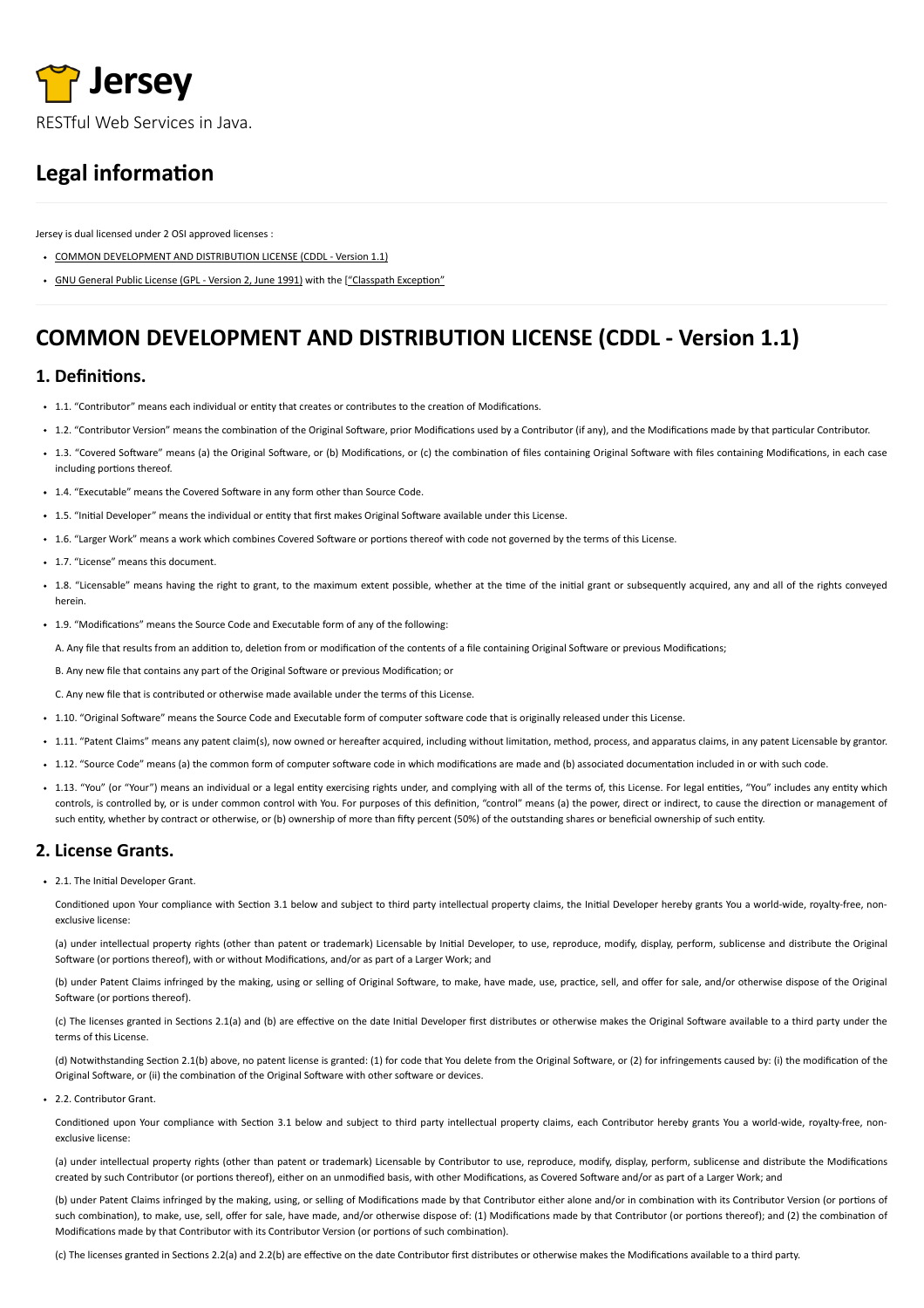(d) Notwithstanding Section 2.2(b) above, no patent license is granted: (1) for any code that Contributor has deleted from the Contributor Version; (2) for infringements caused by: (i) third party modifications of Contributor Version, or (ii) the combination of Modifications made by that Contributor with other software (except as part of the Contributor Version) or other devices; or (3) under Patent Claims infringed by Covered Software in the absence of Modifications made by that Contributor.

### 3. Distribution Obligations.

#### 3.1. Availability of Source Code.

Any Covered Software that You distribute or otherwise make available in Executable form must also be made available in Source Code form and that Source Code form must be distributed only under the terms of this License. You must include a copy of this License with every copy of the Source Code form of the Covered Software You distribute or otherwise make available. You must inform recipients of any such Covered Software in Executable form as to how they can obtain such Covered Software in Source Code form in a reasonable manner on or through a medium customarily used for software exchange.

• 3.2. Modifications.

The Modifications that You create or to which You contribute are governed by the terms of this License. You represent that You believe Your Modifications are Your original creation(s) and/or You have sufficient rights to grant the rights conveyed by this License.

• 3.3. Required Notices.

You must include a notice in each of Your Modifications that identifies You as the Contributor of the Modification. You may not remove or alter any copyright, patent or trademark notices contained within the Covered Software, or any notices of licensing or any descriptive text giving attribution to any Contributor or the Initial Developer.

3.4. Application of Additional Terms.

You may not offer or impose any terms on any Covered Software in Source Code form that alters or restricts the applicable version of this License or the recipients' rights hereunder. You may choose to offer, and to charge a fee for, warranty, support, indemnity or liability obligations to one or more recipients of Covered Software. However, you may do so only on Your own behalf, and not on behalf of the Initial Developer or any Contributor. You must make it absolutely clear that any such warranty, support, indemnity or liability obligation is offered by You alone, and You hereby agree to indemnify the Initial Developer and every Contributor for any liability incurred by the Initial Developer or such Contributor as a result of warranty, support, indemnity or liability terms You offer.

• 3.5. Distribution of Executable Versions.

You may distribute the Executable form of the Covered Software under the terms of this License or under the terms of a license of Your choice, which may contain terms different from this License, provided that You are in compliance with the terms of this License and that the license for the Executable form does not attempt to limit or alter the recipient's rights in the Source Code form from the rights set forth in this License. If You distribute the Covered Software in Executable form under a different license. You must make it absolutely clear that any terms which differ from this License are offered by You alone, not by the Initial Developer or Contributor. You hereby agree to indemnify the Initial Developer and every Contributor for any liability incurred by the Initial Developer or such Contributor as a result of any such terms You offer.

3.6. Larger Works.

You may create a Larger Work by combining Covered Software with other code not governed by the terms of this License and distribute the Larger Work as a single product. In such a case, You must make sure the requirements of this License are fulfilled for the Covered Software.

#### 4. Versions of the License.

4.1. New Versions.

Oracle is the initial license steward and may publish revised and/or new versions of this License from time to time. Each version will be given a distinguishing version number. Except as provided in Section 4.3, no one other than the license steward has the right to modify this License.

4.2. Effect of New Versions.

You may always continue to use, distribute or otherwise make the Covered Software available under the terms of the version of the License under which You originally received the Covered Software. If the Initial Developer includes a notice in the Original Software prohibiting it from being distributed or otherwise made available under any subsequent version of the License, You must distribute and make the Covered Software available under the terms of the version of the License under which You originally received the Covered Software. Otherwise, You may also choose to use, distribute or otherwise make the Covered Software available under the terms of any subsequent version of the License published by the license steward.

4.3. Modified Versions.

When You are an Initial Developer and You want to create a new license for Your Original Software, You may create and use a modified version of this License if You: (a) rename the license and remove any references to the name of the license steward (except to note that the license differs from this License); and (b) otherwise make it clear that the license contains terms which differ from this License.

#### 5. DISCLAIMER OF WARRANTY.

COVERED SOFTWARE IS PROVIDED UNDER THIS LICENSE ON AN "AS IS" BASIS, WITHOUT WARRANTY OF ANY KIND, EITHER EXPRESSED OR IMPLIED, INCLUDING, WITHOUT LIMITATION, WARRANTIES THAT THE COVERED SOFTWARE IS FREE OF DEFECTS, MERCHANTABLE, FIT FOR A PARTICULAR PURPOSE OR NON-INFRINGING. THE ENTIRE RISK AS TO THE QUALITY AND PERFORMANCE OF THE COVERED SOFTWARE IS WITH YOU. SHOULD ANY COVERED SOFTWARE PROVE DEFECTIVE IN ANY RESPECT, YOU (NOT THE INITIAL DEVELOPER OR ANY OTHER CONTRIBUTOR) ASSUME THE COST OF ANY NECESSARY SERVICING, REPAIR OR CORRECTION. THIS DISCLAIMER OF WARRANTY CONSTITUTES AN ESSENTIAL PART OF THIS LICENSE. NO USE OF ANY COVERED SOFTWARE IS AUTHORIZED HEREUNDER EXCEPT UNDER THIS DISCLAIMER.

#### 6. TERMINATION.

- 6.1. This License and the rights granted hereunder will terminate automatically if You fail to comply with terms herein and fail to cure such breach within 30 days of becoming aware of the breach. Provisions which, by their nature, must remain in effect beyond the termination of this License shall survive.
- 6.2. If You assert a patent infringement claim (excluding declaratory judgment actions) against Initial Developer or a Contributor (the Initial Developer or Contributor against whom You assert such claim is referred to as "Participant") alleging that the Participant Software (meaning the Contributor Version where the Participant is a Contributor or the Original Software where the Participant is the Initial Developer) directly or indirectly infringes any patent, then any and all rights granted directly or indirectly to You by such Participant, the Initial Developer (if the Initial Developer is not the Participant) and all Contributors under Sections 2.1 and/or 2.2 of this License shall, upon 60 days notice from Participant terminate prospectively and automatically at the expiration of such 60 day notice period, unless if within such 60 day period You withdraw Your claim with respect to the Participant Software against such Participant either unilaterally or pursuant to a written agreement with Participant.
- 6.3. If You assert a patent infringement claim against Participant alleging that the Participant Software directly or indirectly infringes any patent where such claim is resolved (such as by license or settlement) prior to the initiation of patent infringement litigation, then the reasonable value of the licenses granted by such Participant under Sections 2.1 or 2.2 shall be taken into account in determining the amount or value of any payment or license.
- 6.4. In the event of termination under Sections 6.1 or 6.2 above, all end user licenses that have been validly granted by You or any distributor hereunder prior to termination (excluding licenses granted to You by any distributor) shall survive termination.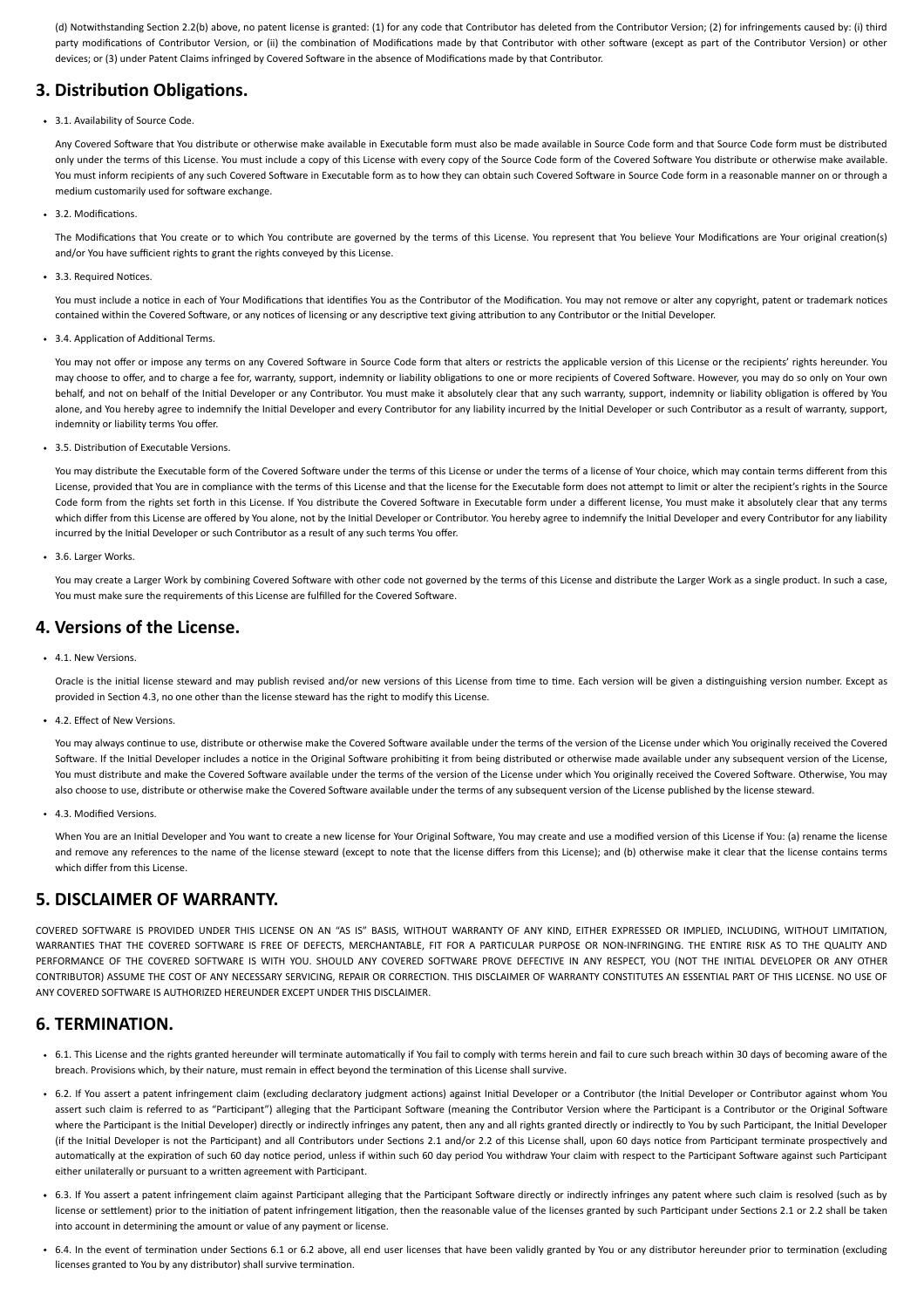### 7. LIMITATION OF LIABILITY.

UNDER NO CIRCUMSTANCES AND UNDER NO LEGAL THEORY, WHETHER TORT (INCLUDING NEGLIGENCE), CONTRACT, OR OTHERWISE, SHALL YOU, THE INITIAL DEVELOPER, ANY OTHER CONTRIBUTOR, OR ANY DISTRIBUTOR OF COVERED SOFTWARE, OR ANY SUPPLIER OF ANY OF SUCH PARTIES, BE LIABLE TO ANY PERSON FOR ANY INDIRECT, SPECIAL, INCIDENTAL, OR CONSEQUENTIAL DAMAGES OF ANY CHARACTER INCLUDING, WITHOUT LIMITATION, DAMAGES FOR LOSS OF GOODWILL, WORK STOPPAGE, COMPUTER FAILURE OR MALFUNCTION, OR ANY AND ALL OTHER COMMERCIAL DAMAGES OR LOSSES, EVEN IF SUCH PARTY SHALL HAVE BEEN INFORMED OF THE POSSIBILITY OF SUCH DAMAGES. THIS LIMITATION OF LIABILITY SHALL NOT APPLY TO LIABILITY FOR DEATH OR PERSONAL INJURY RESULTING FROM SUCH PARTY'S NEGLIGENCE TO THE EXTENT APPLICABLE LAW PROHIBITS SUCH LIMITATION. SOME JURISDICTIONS DO NOT ALLOW THE EXCLUSION OR LIMITATION OF INCIDENTAL OR CONSEQUENTIAL DAMAGES, SO THIS EXCLUSION AND LIMITATION MAY NOT APPLY TO YOU.

#### 8. U.S. GOVERNMENT END USERS.

The Covered Software is a "commercial item," as that term is defined in 48 C.F.R. 2.101 (Oct. 1995), consisting of "commercial computer software" (as that term is defined at 48 C.F.R. § 252.227-7014(a)(1)) and "commercial computer software documentation" as such terms are used in 48 C.F.R. 12.212 (Sept. 1995). Consistent with 48 C.F.R. 12.212 and 48 C.F.R. 227.7202-1 through 227.7202-4 (June 1995), all U.S. Government End Users acquire Covered Software with only those rights set forth herein. This U.S. Government Rights clause is in lieu of, and supersedes, any other FAR, DFAR, or other clause or provision that addresses Government rights in computer software under this License.

#### 9. MISCELLANEOUS.

This License represents the complete agreement concerning subject matter hereof. If any provision of this License is held to be unenforceable, such provision shall be reformed only to the extent necessary to make it enforceable. This License shall be governed by the law of the jurisdiction specified in a notice contained within the Original Software (except to the extent applicable law, if any, provides otherwise), excluding such jurisdiction's conflict-of-law provisions. Any litigation relating to this License shall be subject to the jurisdiction of the courts located in the jurisdiction and venue specified in a notice contained within the Original Software, with the losing party responsible for costs, including, without limitation, court costs and reasonable attorneys' fees and expenses. The application of the United Nations Convention on Contracts for the International Sale of Goods is expressly excluded. Any law or regulation which provides that the language of a contract shall be construed against the drafter shall not apply to this License. You agree that You alone are responsible for compliance with the United States export administration regulations (and the export control laws and regulation of any other countries) when You use, distribute or otherwise make available any Covered Software.

#### 10. RESPONSIBILITY FOR CLAIMS.

As between Initial Developer and the Contributors, each party is responsible for claims and damages arising, directly or indirectly, out of its utilization of rights under this License and You agree to work with Initial Developer and Contributors to distribute such responsibility on an equitable basis. Nothing herein is intended or shall be deemed to constitute any admission of liability.

#### NOTICE PURSUANT TO SECTION 9 OF THE COMMON DEVELOPMENT AND DISTRIBUTION LICENSE (CDDL)

<span id="page-2-0"></span>The code released under the CDDL shall be governed by the laws of the State of California (excluding conflict-of-law provisions). Any litigation relating to this License shall be subject to the jurisdiction of the Federal Courts of the Northern District of California and the state courts of the State of California, with venue lying in Santa Clara County, California.

~

### GNU GENERAL PUBLIC LICENSE (GPL Version 2, June 1991)

Copyright (C) 1989, 1991 Free Software Foundation, Inc. 51 Franklin Street, Fifth Floor, Boston, MA 02110-1301, USA

Everyone is permitted to copy and distribute verbatim copies of this license document, but changing it is not allowed.

#### Preamble

The licenses for most software are designed to take away your freedom to share and change it. By contrast, the GNU General Public License is intended to guarantee your freedom to share and change free software-to make sure the software is free for all its users. This General Public License applies to most of the Free Software Foundation's software and to any other program whose authors commit to using it. (Some other Free Software Foundation software is covered by the GNU Lesser General Public License instead.) You can apply it to your programs, too.

When we speak of free software, we are referring to freedom, not price. Our General Public Licenses are designed to make sure that you have the freedom to distribute copies of free software (and charge for this service if you wish), that you receive source code or can get it if you want it, that you can change the software or use pieces of it in new free programs; and that you know you can do these things.

To protect your rights, we need to make restrictions that forbid anyone to deny you these rights or to ask you to surrender the rights. These restrictions translate to certain responsibilities for you if you distribute copies of the software, or if you modify it.

For example, if you distribute copies of such a program, whether gratis or for a fee, you must give the recipients all the rights that you have. You must make sure that they, too, receive or can get the source code. And you must show them these terms so they know their rights.

We protect your rights with two steps: (1) copyright the software, and (2) offer you this license which gives you legal permission to copy, distribute and/or modify the software.

Also, for each author's protection and ours, we want to make certain that everyone understands that there is no warranty for this free software. If the software is modified by someone else and passed on, we want its recipients to know that what they have is not the original, so that any problems introduced by others will not reflect on the original authors' reputations.

Finally, any free program is threatened constantly by software patents. We wish to avoid the danger that redistributors of a free program will individually obtain patent licenses, in effect making the program proprietary. To prevent this, we have made it clear that any patent must be licensed for everyone's free use or not licensed at all.

The precise terms and conditions for copying, distribution and modification follow.

#### TERMS AND CONDITIONS FOR COPYING, DISTRIBUTION AND MODIFICATION

0. This License applies to any program or other work which contains a notice placed by the copyright holder saying it may be distributed under the terms of this General Public License. The "Program", below, refers to any such program or work, and a "work based on the Program" means either the Program or any derivative work under copyright law: that is to say. a work containing the Program or a portion of it, either verbatim or with modifications and/or translated into another language. (Hereinafter, translation is included without limitation in the term "modification".) Each licensee is addressed as "you".

Activities other than copying, distribution and modification are not covered by this License; they are outside its scope. The act of running the Program is not restricted, and the output from the Program is covered only if its contents constitute a work based on the Program (independent of having been made by running the Program). Whether that is true depends on what the Program does.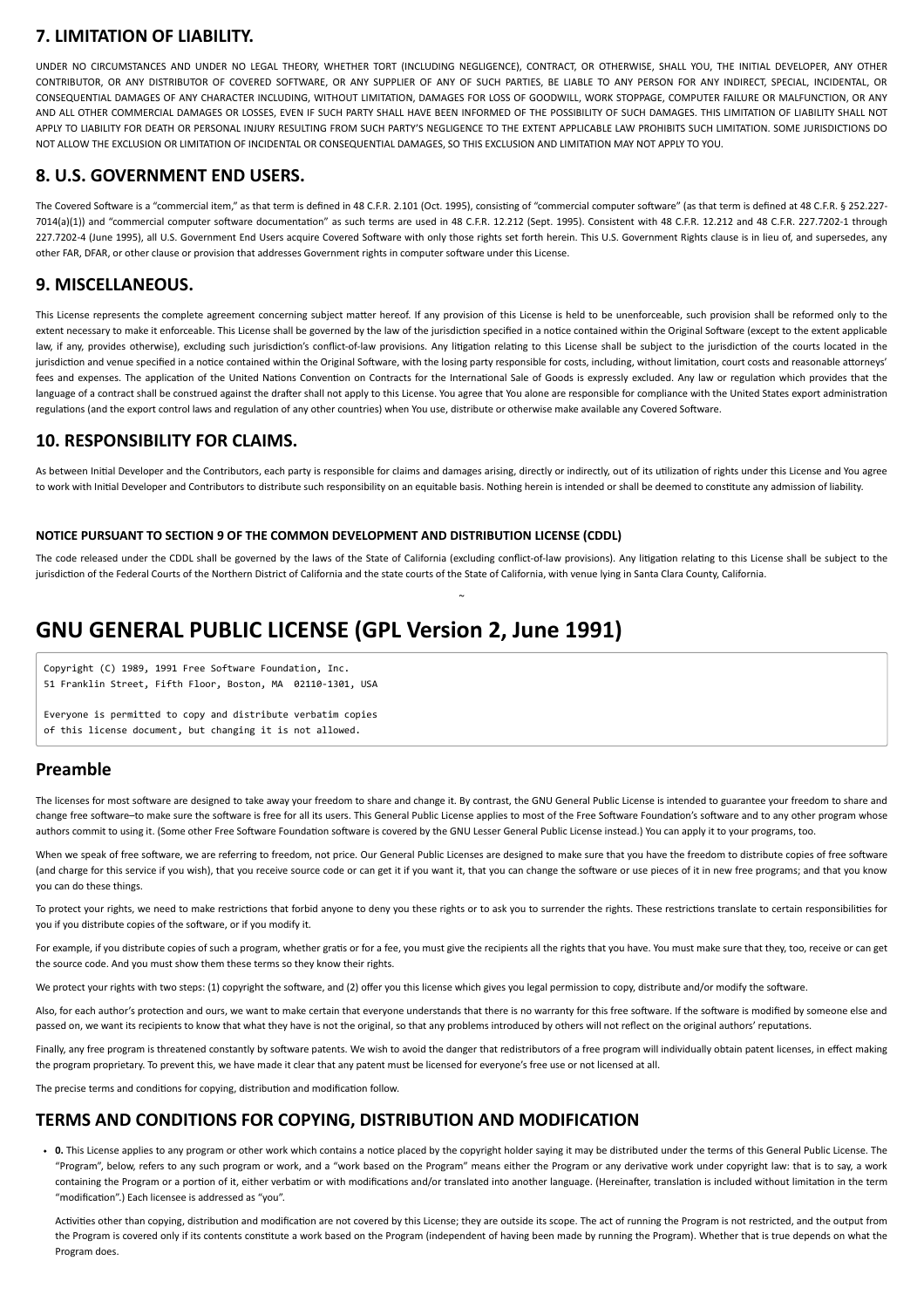• 1. You may copy and distribute verbatim copies of the Program's source code as you receive it, in any medium, provided that you conspicuously and appropriately publish on each copy an appropriate copyright notice and disclaimer of warranty; keep intact all the notices that refer to this License and to the absence of any warranty; and give any other recipients of the Program a copy of this License along with the Program.

You may charge a fee for the physical act of transferring a copy, and you may at your option offer warranty protection in exchange for a fee.

2. You may modify your copy or copies of the Program or any portion of it, thus forming a work based on the Program, and copy and distribute such modifications or work under the terms of Section 1 above, provided that you also meet all of these conditions:

a) You must cause the modified files to carry prominent notices stating that you changed the files and the date of any change.

b) You must cause any work that you distribute or publish, that in whole or in part contains or is derived from the Program or any part thereof, to be licensed as a whole at no charge to all third parties under the terms of this License.

c) If the modified program normally reads commands interactively when run, you must cause it, when started running for such interactive use in the most ordinary way, to print or display an announcement including an appropriate copyright notice and a notice that there is no warranty (or else, saying that you provide a warranty) and that users may redistribute the program under these conditions, and telling the user how to view a copy of this License. (Exception: if the Program itself is interactive but does not normally print such an announcement, your work based on the Program is not required to print an announcement.) These requirements apply to the modified work as a whole. If identifiable sections of that work are not derived from the Program, and can be reasonably considered independent and separate works in themselves, then this License, and its terms, do not apply to those sections when you distribute them as separate works. But when you distribute the same sections as part of a whole which is a work based on the Program, the distribution of the whole must be on the terms of this License. whose permissions for other licensees extend to the entire whole, and thus to each and every part regardless of who wrote it.

Thus, it is not the intent of this section to claim rights or contest your rights to work written entirely by you; rather, the intent is to exercise the right to control the distribution of derivative or collective works based on the Program.

In addition, mere aggregation of another work not based on the Program with the Program (or with a work based on the Program) on a volume of a storage or distribution medium does not bring the other work under the scope of this License.

3. You may copy and distribute the Program (or a work based on it, under Section 2) in object code or executable form under the terms of Sections 1 and 2 above provided that you also do one of the following:

a) Accompany it with the complete corresponding machine-readable source code, which must be distributed under the terms of Sections 1 and 2 above on a medium customarily used for software interchange; or,

b) Accompany it with a written offer, valid for at least three years, to give any third party, for a charge no more than your cost of physically performing source distribution, a complete machine-readable copy of the corresponding source code, to be distributed under the terms of Sections 1 and 2 above on a medium customarily used for software interchange; or,

c) Accompany it with the information you received as to the offer to distribute corresponding source code. (This alternative is allowed only for noncommercial distribution and only if you received the program in object code or executable form with such an offer, in accord with Subsection b above.)

The source code for a work means the preferred form of the work for making modifications to it. For an executable work, complete source code means all the source code for all modules it contains, plus any associated interface definition files, plus the scripts used to control compilation and installation of the executable. However, as a special exception, the source code distributed need not include anything that is normally distributed (in either source or binary form) with the major components (compiler, kernel, and so on) of the operating system on which the executable runs, unless that component itself accompanies the executable.

If distribution of executable or object code is made by offering access to copy from a designated place, then offering equivalent access to copy the source code from the same place counts as distribution of the source code, even though third parties are not compelled to copy the source along with the object code.

- . 4. You may not copy, modify, sublicense, or distribute the Program except as expressly provided under this License. Any attempt otherwise to copy, modify, sublicense or distribute the Program is void, and will automatically terminate your rights under this License. However, parties who have received copies, or rights, from you under this License will not have their licenses terminated so long as such parties remain in full compliance.
- 5. You are not required to accept this License, since you have not signed it. However, nothing else grants you permission to modify or distribute the Program or its derivative works. These actions are prohibited by law if you do not accept this License. Therefore, by modifying or distributing the Program (or any work based on the Program), you indicate your acceptance of this License to do so, and all its terms and conditions for copying, distributing or modifying the Program or works based on it.
- 6. Each time you redistribute the Program (or any work based on the Program), the recipient automatically receives a license from the original licensor to copy, distribute or modify the Program subject to these terms and conditions. You may not impose any further restrictions on the recipients' exercise of the rights granted herein. You are not responsible for enforcing compliance by third parties to this License.
- . 7. If, as a consequence of a court judgment or allegation of patent infringement or for any other reason (not limited to patent issues), conditions are imposed on you (whether by court order, agreement or otherwise) that contradict the conditions of this License, they do not excuse you from the conditions of this License. If you cannot distribute so as to satisfy simultaneously your obligations under this License and any other pertinent obligations, then as a consequence you may not distribute the Program at all. For example, if a patent license would not permit royalty-free redistribution of the Program by all those who receive copies directly or indirectly through you, then the only way you could satisfy both it and this License would be to refrain entirely from distribution of the Program.

If any portion of this section is held invalid or unenforceable under any particular circumstance, the balance of the section is intended to apply and the section as a whole is intended to apply in other circumstances.

It is not the purpose of this section to induce you to infringe any patents or other property right claims or to contest validity of any such claims; this section has the sole purpose of protecting the integrity of the free software distribution system, which is implemented by public license practices. Many people have made generous contributions to the wide range of software distributed through that system in reliance on consistent application of that system; it is up to the author/donor to decide if he or she is willing to distribute software through any other system and a licensee cannot impose that choice.

This section is intended to make thoroughly clear what is believed to be a consequence of the rest of this License.

- 8. If the distribution and/or use of the Program is restricted in certain countries either by patents or by copyrighted interfaces, the original copyright holder who places the Program under this License may add an explicit geographical distribution limitation excluding those countries, so that distribution is permitted only in or among countries not thus excluded. In such case, this License incorporates the limitation as if written in the body of this License.
- . 9. The Free Software Foundation may publish revised and/or new versions of the General Public License from time to time. Such new versions will be similar in spirit to the present version, but may differ in detail to address new problems or concerns.

Each version is given a distinguishing version number. If the Program specifies a version number of this License which applies to it and "any later version", you have the option of following the terms and conditions either of that version or of any later version published by the Free Software Foundation. If the Program does not specify a version number of this License, you may choose any version ever published by the Free Software Foundation.

. 10. If you wish to incorporate parts of the Program into other free programs whose distribution conditions are different, write to the author to ask for permission. For software which is copyrighted by the Free Software Foundation, write to the Free Software Foundation; we sometimes make exceptions for this. Our decision will be guided by the two goals of preserving the free status of all derivatives of our free software and of promoting the sharing and reuse of software generally.